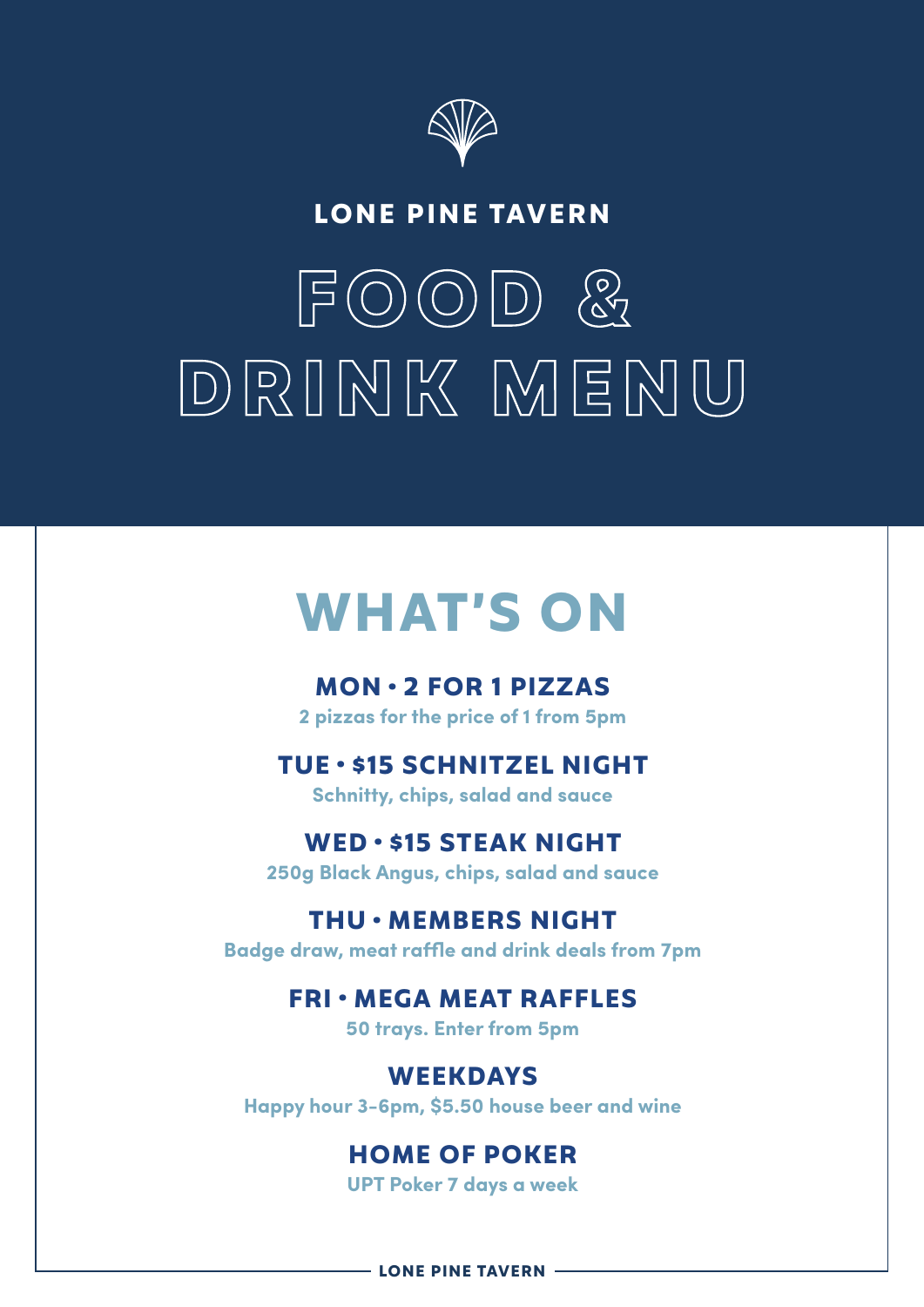#### **SEE OUR SPECIALS BOARD FOR WEEKLY SPECIALS**

#### **STARTERS**

**Oven Baked Garlic & Herb Bread** (v) **• 6.5** Add: Cheese +2 | Cheese & Bacon +4

**Flash Fried Salt & Pepper Calamari • 16** Shallots, chilli, garlic aioli, lemon (gfm)

**Crispy Fried Buttermilk Chicken Wings • 15** Smoky chipotle aioli

> **BBQ Glaze Pork Skewers • 14** House made atchara (gf, df)

**Mac & Cheese Balls • 15** House mac sauce (v)

**King Prawn & Tropical Fruit Poke • 18** Taro crisps, fresh herbs, lime (gf, df)

**Loaded Fries • 16** Bacon, mozzarella, shallots, ranch sauce Upgrade to Sweet Potato Fries +2 Add: Pulled Pork +6 | Chicken +5

#### **SCHNITZELS**

**All schnitzels are served with chips or mash and salad or vegetables**

| Choice of sauce Surf & Turf +7   Parmi +3.5   ABC +6 |
|------------------------------------------------------|
| Choice of squce                                      |
| Napolitana sauce, mozzarella, basil                  |
| Garlic prawns, Béarnaise glaze                       |
| Avocado, bacon, mozzarella                           |
| Chips, garden salad, vegan mayonnaise (vg)           |

Upgrade to Sweet Potato Fries +2

#### **PASTA**

| Garlic, chilli, rocket, fresh tomato, white wine, butter |  |
|----------------------------------------------------------|--|
|                                                          |  |
| Slow cooked beef ragu, cherry tomato, sage, parmesan     |  |

**Wild Mushroom Linguini............................................................23** Mixed mushrooms, cream, truffle oil, parsley, parmesan (v) Add: Chicken +5 | Bacon +2

#### **SALADS**

| Cucumber atchara, banana ketchup BBQ sauce,<br>fragrant herbs, puffed rice (gf, df)                                          | 23 |
|------------------------------------------------------------------------------------------------------------------------------|----|
| . 22<br>Roast pumpkin, feta, baby beets, spinach, chickpeas,<br>tzatziki (gf)                                                |    |
| Roasted spiced pumpkin, spinach, feta, snow peas,<br>edamame, mixed herbs, pepitas, currants, housemade<br>dressing (gf, vg) |    |
| 20<br>Baby cos, crispy bacon, parmesan, croutons,<br>boiled egg, radish                                                      |    |
| Add: Chicken +5   Prawns +7                                                                                                  |    |

#### **BURGERS**

**All burgers are served with chips**

| Angus beef pattie, American cheese, crispy bacon,<br>onion rings, tomato, baby cos, pickles, garlic aioli                                                                         |
|-----------------------------------------------------------------------------------------------------------------------------------------------------------------------------------|
| Baby cos, tasty cheese, pickles, chipotle aioli                                                                                                                                   |
| Tomato relish, onion jam, baby cos, fresh tomato,<br>beetroot, garlic aioli                                                                                                       |
| Angus beef pattie, American cheese, mustard,<br>tomato sauce, pickles                                                                                                             |
| House made BBQ sauce, cabbage slaw,<br>fresh herbs, pickles                                                                                                                       |
| Plant-based pattie, vegan cheese, vegan mayonnaise,<br>tomato sauce, mustard, potato bun (vg)                                                                                     |
| Add: Bacon +3   Extra Pattie +5   Avocado +5<br>Cheese +2   Egg +2   Beetroot +2<br>Grilled Pineapple +2   Buttermilk Fried Chicken +5<br><b>Upgrade to Sweet Potato Fries +2</b> |



**All sauces are gf**

**Gravy** (df) **• Mushroom • Pepper** (df) **• Diane Garlic Aioli • Chipotle Mayo • Tartare Sauce**

**(v) vegetarian (gf) gluten free (df) dairy free (vg) vegan (gfm) gluten free if modified (dfm) dairy free if modified (vgm) vegan if modified** Our menu contains allergens and is prepared in a kitchen that handles nuts, shellfish and gluten. Whilst all reasonable efforts are taken to accommodate guest dietary requirements, we cannot guarantee that our food will be allergen free. 10% surcharge on public holidays.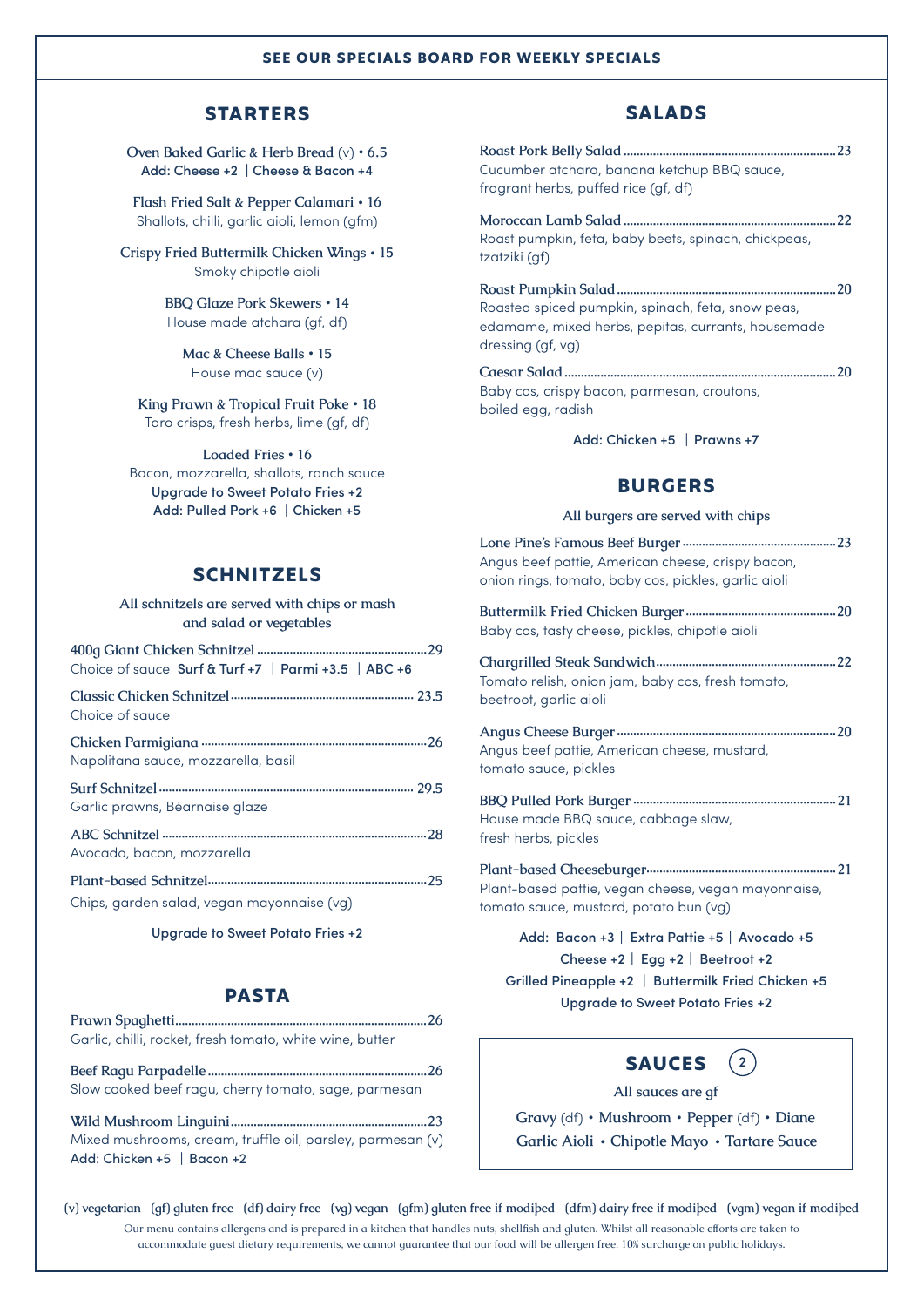#### **MAINS**

| Cone Bay Barramundi, Roasted chat potatoes, truss tomatoes, seasonal greens, salsa verde, lemon (gfm, df) 31 |  |
|--------------------------------------------------------------------------------------------------------------|--|
|                                                                                                              |  |
|                                                                                                              |  |



**Pizzeria is closed for lunch Monday to Wednesday**

| Napolitana sauce, mozzarella, fresh basil (v)                                            |
|------------------------------------------------------------------------------------------|
| Napolitana sauce, mozzarella, pepperoni                                                  |
| Napolitana sauce, mozzarella, smoked ham, pineapple                                      |
| Fresh garlic base, mozzarella, prawns, roasted fennel,<br>roasted cherry tomato, rocket  |
| Napolitana sauce, mozzarella, salami, smoked ham,<br>chorizo, mushroom, olives, capsicum |
| BBQ sauce, mozzarella, salami, smoked ham,<br>roasted chicken, chorizo                   |
| BBQ sauce, mozzarella, roasted chicken, bacon, parsley                                   |
| Napolitana sauce, vegan mozzarella, mushroom,<br>capsicum, olive, rocket, basil (vg)     |
| Nutella base, caramelised banana, fresh strawberry, mint                                 |

Add: Double Cheese +2 | Bacon +3 | Chicken +5 | Prawns +7 Change to vegan cheese +5

> *Our pizzeria is separate to our main kitchen. Your pizza may be served separately to other meals.*

#### **SENIORS** (15)

**Fish n' Chips** Salad, tartare, lemon

**Grilled Chicken** Salad, chips, choice of sauce (df)

**Chicken Schnitzel** Chips, salad, choice of sauce

**Linguine** Napolitana sauce, cherry tomato, parmesan (v)

#### **GRILL**

**All served with chips, salad, mash or vegetables**

**Signature Chargrilled Meat Platter for 2................ 85** 300g Riverine rump steak, half rack of pork ribs, marinated chicken breast, onion rings, chips, salad, choice of sauce

| Black Angus, grain fed 120 days, choice of sauce |  |
|--------------------------------------------------|--|
| Riverine, grain fed 180 days, choice of sauce    |  |
| Riverine, grain fed 180 days, choice of sauce    |  |
| Pure Valley, grain fed 120 days, choice of sauce |  |
|                                                  |  |

Choice of steak with garlic prawns, Béarnaise glaze

Upgrade to Sweet Potato Fries +2

#### **SIDES**

| Steamed Vegetables Extra virgin olive oil (vg, gf)7 |  |
|-----------------------------------------------------|--|
|                                                     |  |
|                                                     |  |
|                                                     |  |
|                                                     |  |
|                                                     |  |

### 15) **KIDS** (11

#### **Under 12 Only**

**Grilled Chicken & Chips** (df) **• Fish & Chips**

**Nuggets & Chips • Spaghetti Napolitana & Parmesan** (v) **Ice Cream** Choice of topping and sprinkles (v) **• 5**

#### **DESSERT**

**Chocolate Fudge Brownie • 12** Chocolate ice cream, chocolate sauce (v)

**Coffee Panna Cotta • 12** Vanilla cream, dates (gf)

**Trio of Ice Cream • 9** Ask for our flavours (v)